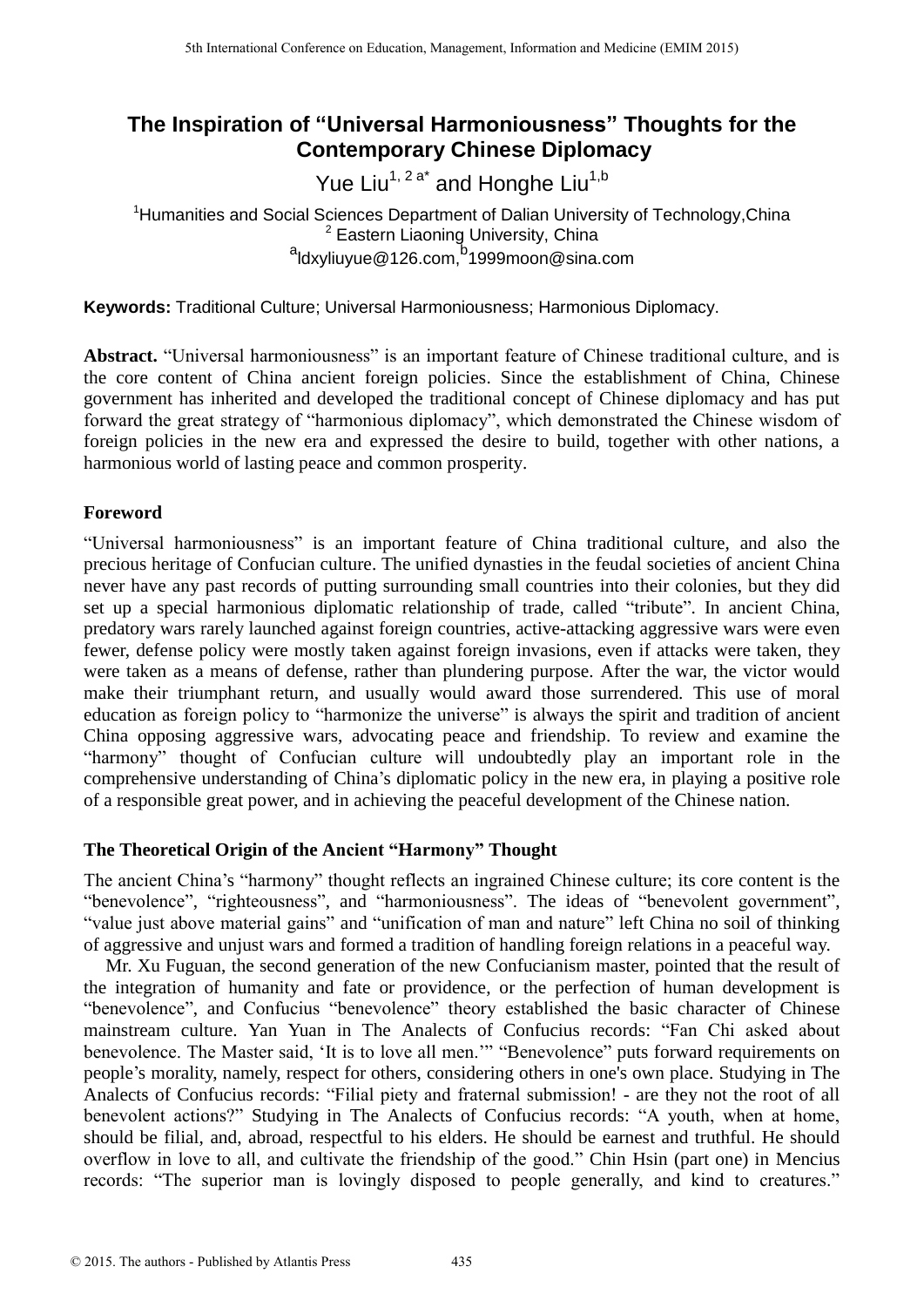"Benevolence" is the cornerstone of Confucianism; and the core principle of diplomacy in Confucian thought. It requires that the spirit of benevolence is extended to the universe, benefitting others and benefitting all things, from oneself to the others and from people to the universe. The basic way of benevolence is emphasized as that "wishing to be established himself, seeks also to establish others; wishing to be enlarged himself, seeks also to enlarge others." and that "what you do not want done to yourself, do not do to others." In the Confucians view, to make aggressive war is tantamount to bandits" behavior, and casualties thus caused are completely contrary to the benevolence thought.

The argument on righteousness and benefit is one of the basic Confucian theoretical issues. The Confucianism takes "righteousness" as the main criteria for behavior evaluation. Yang Huo in The Analects of Confucius records: "The superior man holds righteousness to be of highest importance." On the relationship between righteousness and benefit, the Confucianism put "righteousness" in the first place. Kao Tzu (part one) in Mencius records: "I like life, and I also like righteousness. If I cannot keep the two together, I will let life go, and choose righteousness." The Confucianism takes "righteousness" as the ultimate value goal, but not completely ignores the "benefit". Xian asked in The Analects of Confucius records: "He takes when it is consistent with righteousness to do so, and so men do not get tired of his taking." "Righteousness" is one of the important Confucian values. The basic view of Confucius foreign policy includes overrating public benefit, underrating private benefit, putting righteousness before benefit, considering righteousness at the sight of benefit, balancing righteousness and benefit, and taking benefit by way of righteousness. To neutralize conflicts in foreign affairs, the Confucianism proposes to put benevolence and righteousness before benefit. As the saying goes, the benevolent have no enemy. The fundamental way to resolve international conflicts is the way of benevolence and righteousness.

"Harmoniousness" is a valuable heritage of China traditional culture, which has a very rich connotation. "Pacifism" is the primary characteristics of Confucian "harmoniousness" thought. Studying in The Analects of Confucius records: "In practicing the rules of propriety, a natural ease is to be prized. In the ways prescribed by the ancient kings, this is the excellent quality, and in things small and great we follow them." "To be affable, but not adulatory" is the important connotation of Confucian "harmoniousness" thought. Xian asked in The Analects of Confucius records: "The superior man is affable, but not adulatory; the mean man is adulatory, but not affable." The Confucianism does not advocate dispute and conflict with others. But when facing provocation from other people or other country, the use of force, the war sanctified by ethic, does not rule out. Zilu in The Analects of Confucius records: "To lead an uninstructed people to war is to throw them away." The Confucianism takes "harmoniousness" as the highest realm of handling diplomatic relations. This is the "Pacifism" of generosity, moderation, virtue and benevolent government. Moreover, this is "To be affable, but not adulatory" of mutual tolerance and respecting for differences. The tradition is ingrained of peacefully handling foreign affair, emphasizing the importance of moral cultivation, and opposing force contention. It becomes the final destination of ancient Chinese diplomacy to develop harmoniously by way of balanced and multiline symbiosis.

### **The Choice and Practice of Harmonious Foreign Policy in Contemporary China**

The founding of the PRC in 1949 established a new era in the Chinese history. The principles of foreign policy in new China are to protect national independence, sovereignty and territorial integrity, to support continuous peace and the friendly cooperation among all nations, to oppose the imperialist policies of aggression and war. The Five Principles of Peaceful Coexistence, put forward by Zhou Enlai, are: "mutual respect for sovereignty and territorial integrity, mutual non-aggression, noninterference in each other's internal affairs, equality and mutual benefit, and peaceful coexistence." The independent peaceful foreign policy and the Five Principles of Peaceful Coexistence give contemporary Chinese diplomacy distinctive characteristics of peace as the basic proposition.

After the Third Plenary Session of the eleventh CPC in 1978, along with the proposal to have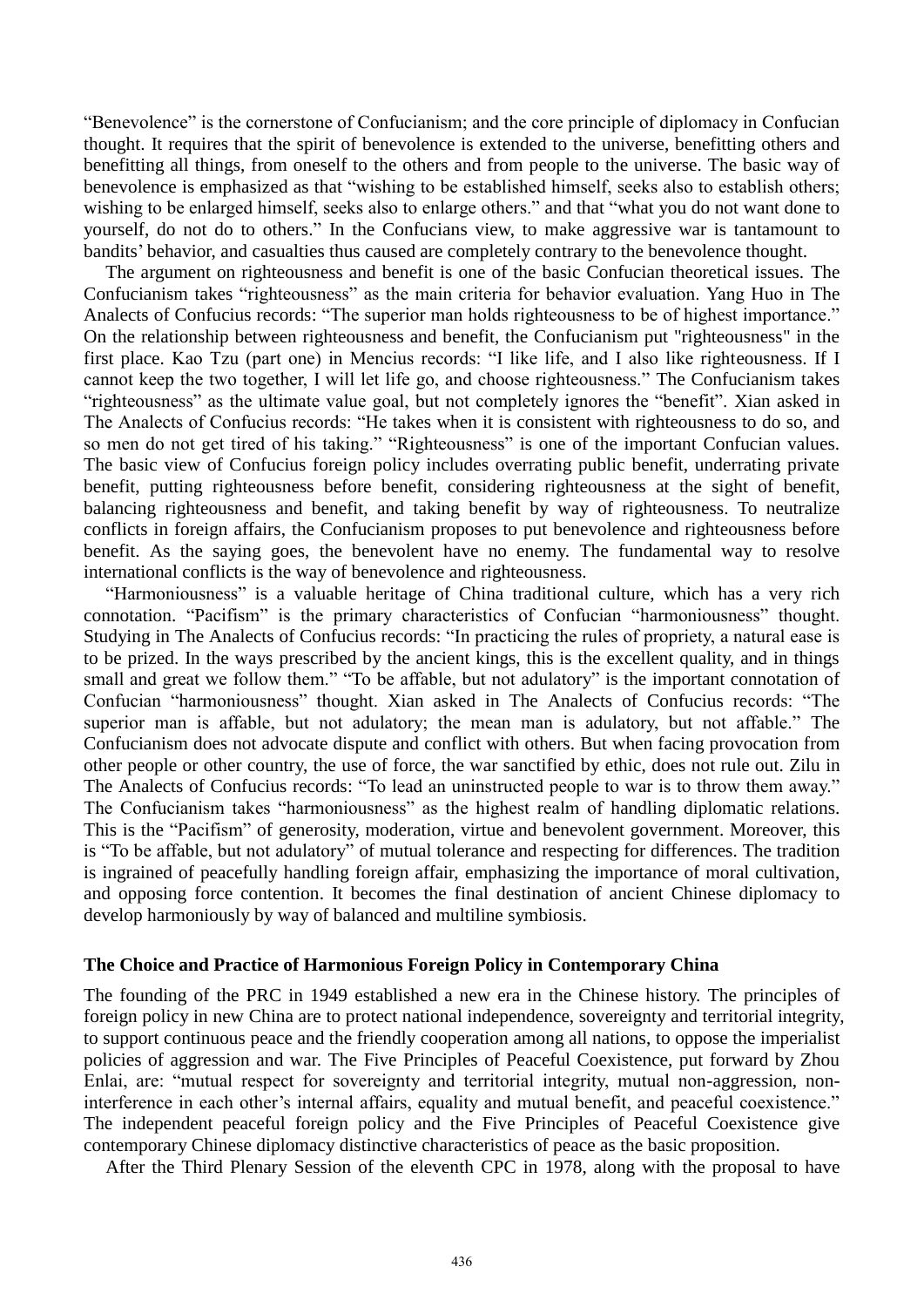economic construction as the central strategy and the change of the national pattern, a new diplomatic thinking has been formed in China. Deng Xiaoping put forward "one country, two systems" theory, advocated "putting aside disputes, common development" principle on international territorial disputes. The "peace and development" he proposed has become the world"s two major themes. "One country two systems" not only embodies the respect for individual differences, but also with one-China as the starting point, ensures the realization of the whole nation's reunification. "Putting aside disputes" allows "differences" to a certain extent, namely the existence of diversities. "Joint exploitation" is to ease potential conflicts of different things, and to achieve win-win situation for peaceful coexistence. "Peace and development" has become the basic goal of Chinese foreign policy.

In 1990s, the drastic changes in Eastern Europe, the disintegration of the Soviet Union, and the end of the cold war pattern brought about a significant impact to the international environment that China faced. Jiang Zemin pointed out, "We will continue to cement our friendly ties with our neighbors and persist in building a good-neighborly relationship and partnership with them. We will step up regional cooperation and bring our exchanges and cooperation with our surrounding countries to a new height." Position paper on the new security concept that Chinese submitted to the ASEAN forum suggested that the core of the new security concept should be mutual trust, mutual benefit, equality, and collaboration. On the UN millennium summit, Jiang Zemin emphasized that "the world is rich and colorful", "and the diversity need to be fully respected of different nations, different religions and different cultures. World development vitality lies in the diversity's coexistence." The diplomatic thinking of "building a good-neighborly relationship and partnership", the new security concept, and the diversity of the world comprehensively expounded the profound connotation of promoting the construction of the peaceful and prosperous world, and took on a vivid color of "seeking unity and harmony", "seeking partners", and "all-round participation". In twenty-first Century, the world is in the new stage of economic turmoil, system reform, and structure adjustment. Peace and development are still the themes of the times. In the report of the 17th CPC Congress, Hu Jintao pointed out that "We maintain that the people of all countries should join hands and strive to build a harmonious world of lasting peace and common prosperity." "Harmonious world" thought is a great innovation of contemporary Chinese diplomatic theory. Chinese diplomatic philosophy no longer stayed in the thinking orientation of Confucian thought of benevolence and righteousness, to be affable but not adulatory, and peaceful diplomacy. At the same time of promoting scientific outlook and building up a harmonious society at home, it called out to the outside for co-constructing a harmonious world. China"s principled stance on the international situation and global governance is expressed, i.e. adhering to multilateralism, achieving common security, upholding mutually beneficial cooperation, realizing common prosperity, adhering to the spirit of tolerance, and co-constructing a harmonious world.

Reviewing the brilliant achievements of more than 60 years" China diplomacy, new China has made significant contributions for safeguarding national sovereignty, national security and national development interests, and for promoting peace, development, and cooperation in the world. China has worked closely with other countries in handling international disputes in a responsible attitude. At the same time, China has vigorously carried out her foreign diplomacy in economic, cultural, and public areas, and has achieved fruitful results. Friendly cooperation with the rest of the world has been comprehensively promoted. The countries maintaining diplomatic ties with China have been increased from 18 in early PRC to 171, and a gratifying situation of "we have friends all over the world" has been formed. While affirming the idea of "harmonious world" with "enduring peace and common prosperity" as the core, the 18th CPC National Congress put forward the new concept of "new type of relations with other major countries" and "China's development will bring more benefits to the neighbors", and suggested forward-looking diplomatic thought of "promoting equality, mutual trust, inclusiveness, mutual learning and mutually beneficial cooperation in international relations". Nevertheless, as a global power, China"s foreign policy is still faced with daunting